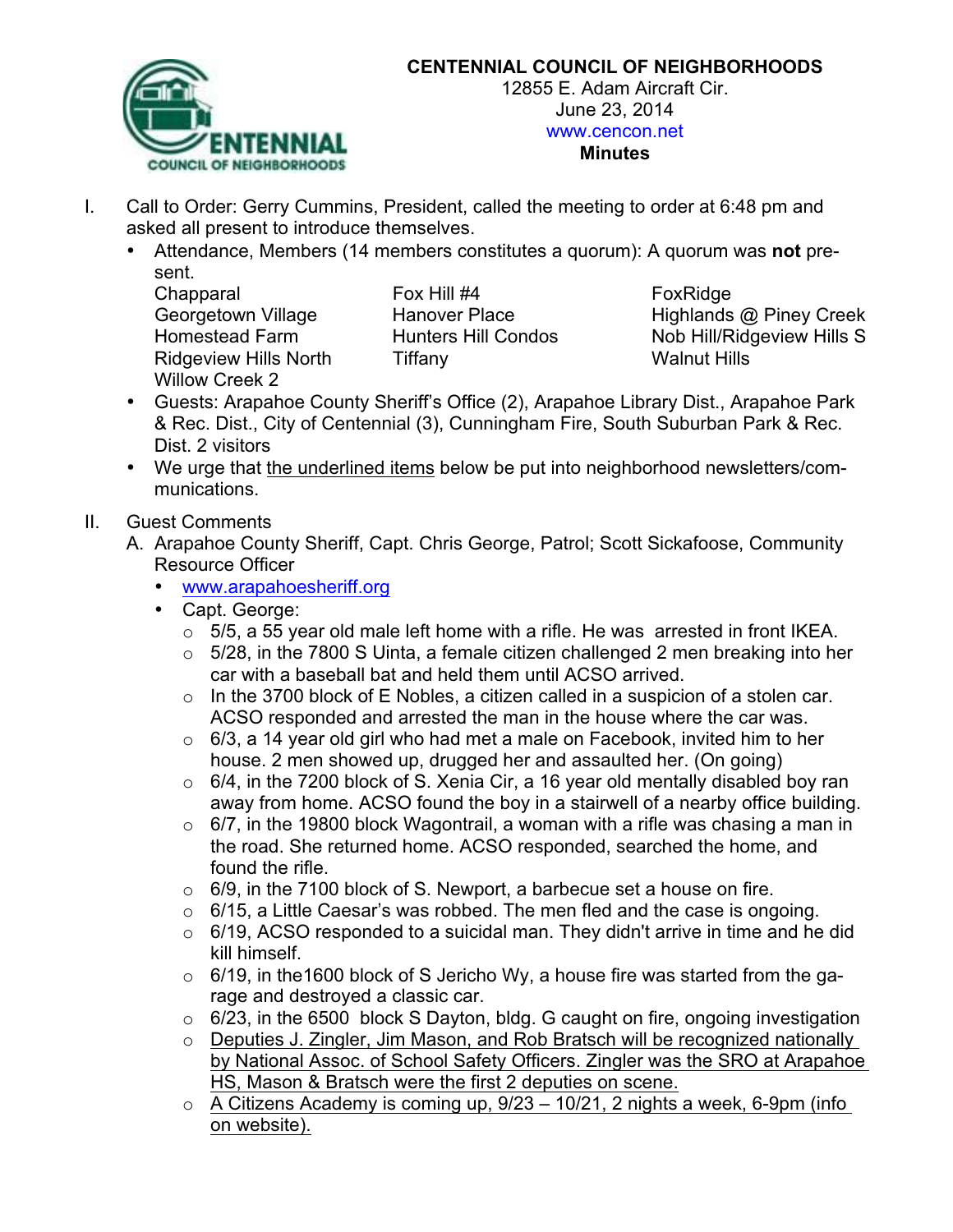- o On 7/19, ACSO will hold Coffee with a Cop at the Carino Coffee at 20971 E Smoky Hill (& Liverpool), 9-11am.
- Deputy Sickafoose:
	- o He does Neighborhood Watch, Crime Prevention techniques. The ACSO Relies on citizens as their eyes & ears; what you report, we take care of. If you're having a community event, give us a call.
	- o NextDoor.com a good way to interact with your neighborhood and alert the neighborhood if you suspect something.
	- o Dropbox for Drugs in the ACSO HQ. You may drop off expired or no longer needed prescription drugs during business hours, M-F.
- B. Arapahoe Library District, Daisy Grice, Manager of Community Libraries
	- www.arapahoelibraries.org/
	- Summer Reading is in full swing. ALD is offering an activity book, "Explore Your World" for children & teens, asking readers to do something with what they're reading, get out and explore the world around them.
	- All summer long, there are tons of library programs for all ages, check the website.
	- On 8/14, at Smoky Hill Library, Tovah P. Klein, Ph. D., author of *How Toddlers Thrive,* will speak to parents and educators on the often mystifying aspects of toddler behavior. Klein will share how to ensure toddlers receive the right kinds and amounts of attention, guidance and reinforcement they need to develop key skills as resilience, self-reliance, self-regulation and empathy. Klein, the director of the esteemed Barnard Toddler Center, is the go-to expert for questions parents and caregivers of toddlers struggle with daily.
	- 7/11-13, at Southglenn Library, it's time for the Super Sidewalk Sale, with used books, paperbacks, DVDs & audiobooks.
	- ALD is also offering used books online at Amazon.com. There's a link to it on the ALD website.
	- ALD Librarians hosted a panel session at Denver's Comic Con on 6/15. They brought a healthy assortment of the technology we've been featuring including Google Glass, Oculus Rift, and 3D printers. It was a standing room only session with over 300 people crowding in to see our cool tech! They'll be back next year.
	- The Koelbel Library will update will start in Sept. and should take 6 months. When the meeting rooms are not available, space at the ALD admin. building will be available (see address at top of page).
	- Sheridan Library should open late August. The library in the high school has closed down.
	- Doerr: I just want to comment on how valuable library programs are. My granddaughter, in Golden, attended a program at the Golden library on gathering seeds and is now growing bell peppers and date palms!
- C. Arapahoe Park & Rec District, DeLos Searle, Asst. District Manager
	- www.aprd.org
	- From 8/17-23, the entire aquatics area at Trails Rec. Center will be closed to clean & repair.
	- Look out Pool is sponsoring theme. If you come in costume you get a discount on entry fee. On 7/4, come dressed appropriate to the holiday. 8/16 will be Pirate Day.
	- Summer basketball camp coming up: 7/21-23, 9am-noon, for ages 5-10. See website for fee details.
	- Family Race Series: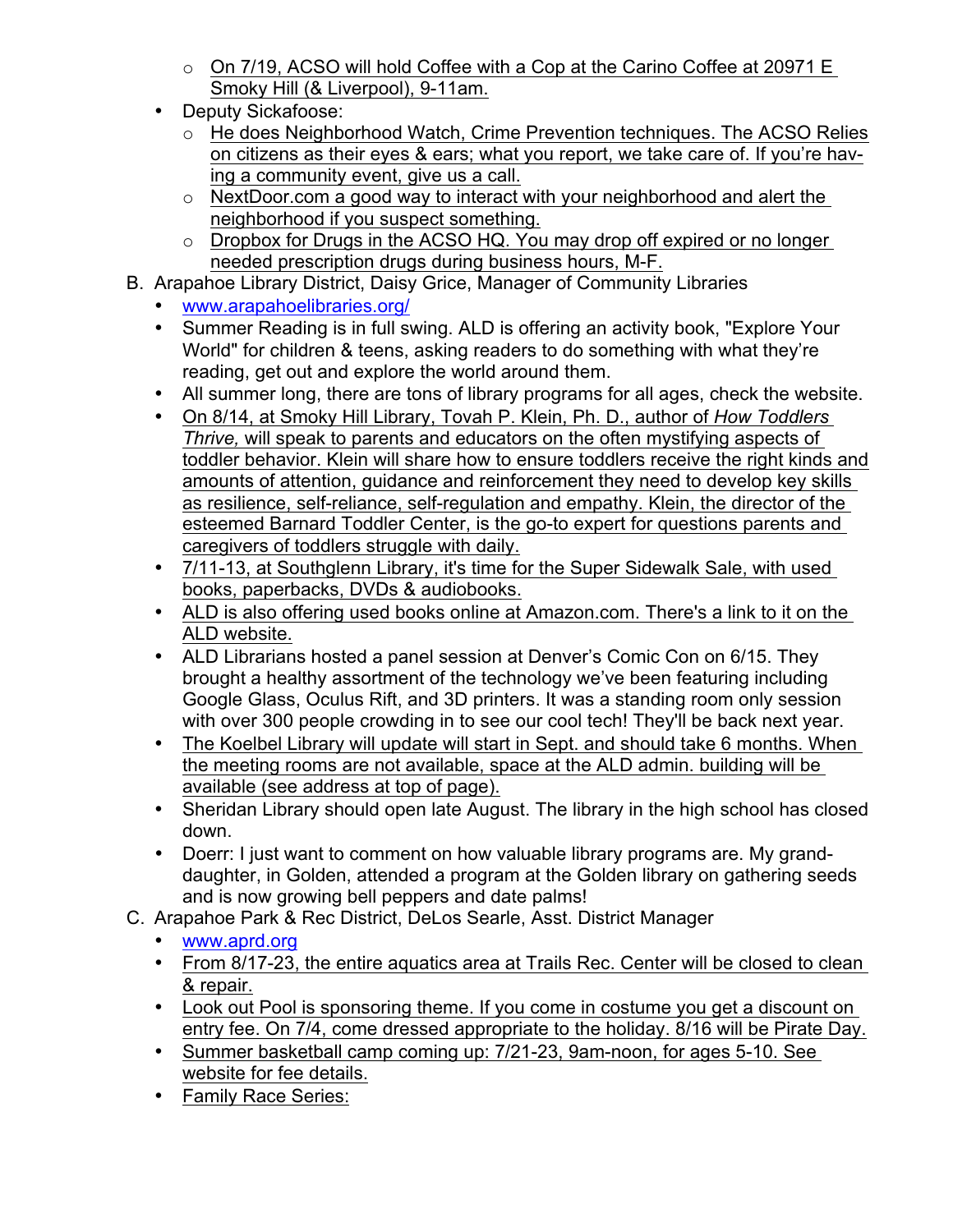- $\circ$  8/9 at 8am @ Lookout Pool, Dip N' Dash for ages 14 & up, 500 meter swim followed by a 5K race.
- o 9/6 at 8am, 5th Annual Trails Trek 5K Walk/Run for ages 6 & up
- o See website for registration details
- On 6/28 at Trails Rec. Center they'll hold an Aqua Zumba pool party, 4-6pm.
- APRD is now into its third cycle of native grass mowing. Call if something is missed in your neighborhood.
- APRD is partnering with SEMSWA & Centennial to upgrade Piney Creek and its Trail @ Joplin & Orchard. This is an \$1.8M project to be completed in mid-Aug.
- 7/25, 4-person Scramble Gold Tournament at Saddle Rock Golf Course
- D. Cunningham Fire, Chief Jerry Rhodes
	- www.cfpd.org, www.littletongov.org/fire, www.southmetro.org
	- South Metro:
		- o has completed dive team swift water training. (This team is used in regionally.)
		- o wildland fire team has completed its safety refresher training, an annual fire shelter safety & deployment refresher, and attended a multiagency "Task Force Operations" training designed to give attendee's training on how to lead & operate in a task force configuration on wildland incidents. This Littleton and South Metro team is deployed nationally.
		- o will hold a Citizen Award Ceremony on 7/28 starting at 5 p.m. at 9195 E. Mineral Ave. (SMFRA HQ).
	- Littleton:
		- $\circ$  has its new fire chief who is learning the ropes.
		- o is working on their ISO rating and fire accreditation.
		- $\circ$  has ordered 2 new pieces of apparatus, one is due in late July.
		- $\circ$  the mini fire academy has graduated 25 citizens. The next academy is scheduled for the end of 2014.
		- o their Hockey Tournament was a huge success raising over \$30,000 for charity.
		- o will launch, for a 90-day trial, a new Single Resource Unit on 8/1. PA (physician Assistant) Car Care is also moving forward with a possible launch date of 8/1.
		- $\circ$  They are currently interviewing people for 7 new paramedic hires to start training 10/1.
	- Cunningham:
		- $\circ$  has just put a new engine in service.
		- o 2 different teams have received life saving awards from HealthOne for cardiac arrest saves.
		- o Our EMS Open House had 500 attendees. The next one will be 10/9.
	- Fireworks that take off or explode are illegal in Centennial.
	- Have at least 2 ways to get out of your home & have a single point meeting place for after evacuation. If someone doesn't show up, **wait** for fire dept. to give them info.
	- Know how to get out of multistory bldgs (apts & office bldg). If you have a sprinkler system in your building, **take your time & think**, don't jump!
	- All districts are working with the ACSO on active shooter training.
	- An all-Centennial Fire Report is available on the SM website our Web site under About Us>District Facts/Information/Plans>Statistics. (*I'll link 2014 Q1 report as an example.*)
	- Castle Rock Fire has the huge mobile water tanker. This is an extremely expensive piece of equipment and is dispatched regionally.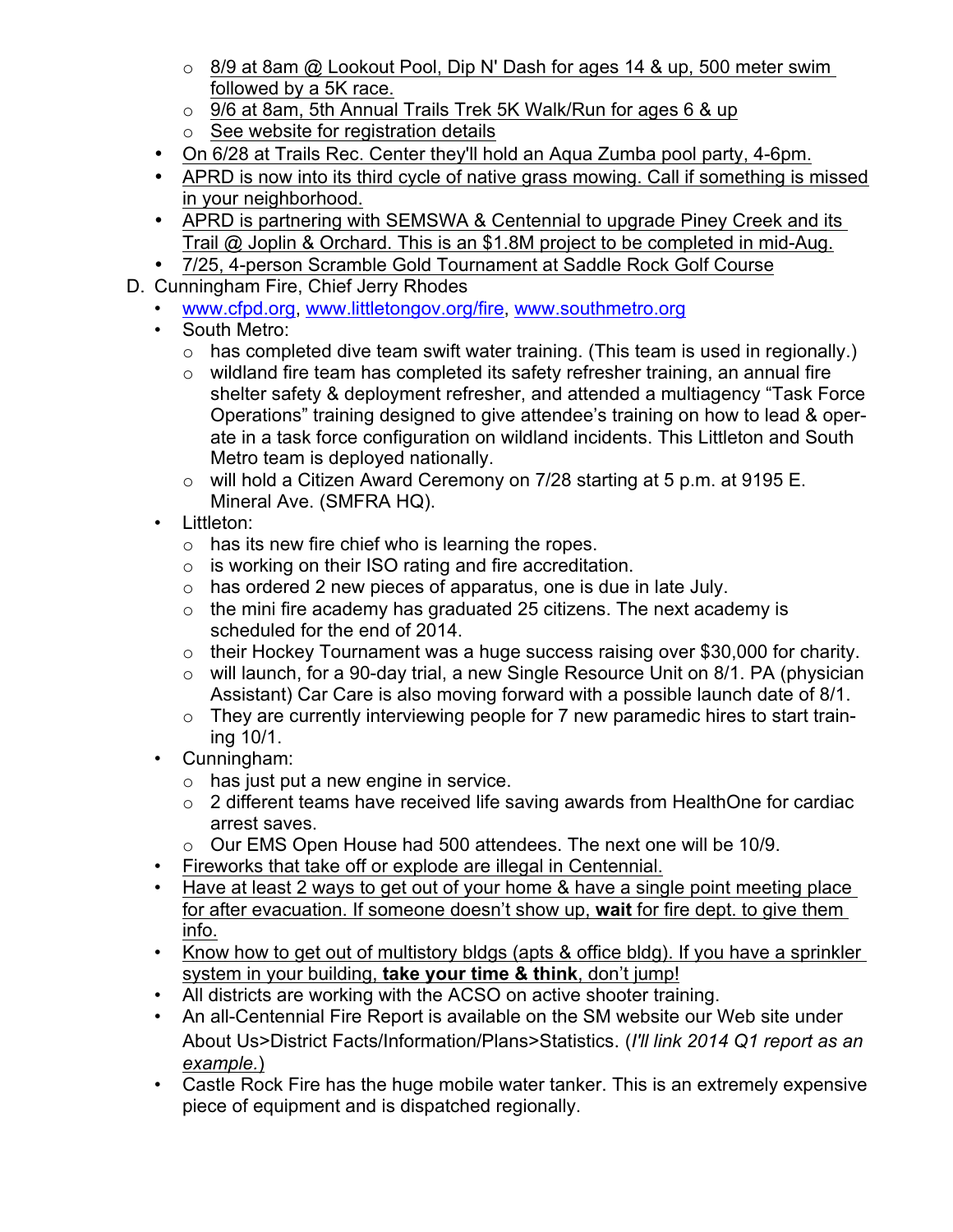- 150 emergency service providers and many elected officials will be taking part in an Incident Emergency Management exercise for 4 days in July.
- E. South Suburban Park & Rec District, Teresa Cope, Communications Director
	- www.SSPR.org
	- Teresa requested feedback from the group: Would you like me to bring different staff members to share information with you? What sort of information?
		- $\circ$  The general consensus was favorable and requested topics included: information on new trails; what to do about mushrooms growing everywhere; how SSPRD manages open space, water quality (what facilities do you have for that) and water conservation. It was also suggested to announce the topic ahead of time, in the agenda.
	- Blood screenings coming up, 7-9:30am, fast 12 hr. before, at the following locations.
		- o 7/22, Tues., Lone Tree Rec. Center.
		- o 7/23, Wed., Goodson Rec. Center.
		- o 7/24, Thurs., Buck Rec. Center.
		- o 7/25, Fri., Family Sports Center.
	- This summer on select Fri. evenings, 6-8:30pm, you can kick back and enjoy free music and drink & food specials at South Suburban Golf Course.
		- o Jul 25, Aug 15: Cocktail Revolution
		- o Aug 1, Sep 5: The Slackers
		- o Aug 29: TBD
	- 7/12, Sat., 8-11am, Free Trail Safety Event on the Mary Carter Greenway at the Hudson Gardens pull off., 6115 S. Santa Fe Drive, in Littleton. There'll be free goodies related to trail safety and trail etiquette: dog leashes, dog treats, bike tire patch kits, bike lights, and more.
	- SSPRD has just finished a Gold Medal study on district facilities, finances, marketing & more. 70 citizens studied the issues & presented a report to the SSPRD Board in May. The report should be online soon.
- F. City of Centennial
	- www.centennialcolorado.com
	- Noon:
		- $\circ$  There are Youth (due 6/27) & Senior (7/14) Commission openings.
		- o There will not be a fall Centennial 101, but we'll do one in new year.
		- o Summer events: we've already had 2 Successful concerts; Back to the Future will show in the park this Fri. with activities for kids before the movie. Starts at 7 pm, movie at dusk.
		- o The Artisans Market on 6/14 very successful. The next one is 7/12, 10-4; then 8/9, 6-10 pm during Centennial Under the Stars. There will be other pay events happening during the summer.
		- o The Eagle Street Public Works facility (7272 S Eagle St) is now free for nonprofit groups. This is a pilot project through the end of the year.
		- o Mayor's Newsletter, quarterly, you can signup online. Go to Centennial Government>Elected Officials.
		- o CDOT is repaving Arapahoe Rd, between Dayton & Jordan and doing more at construction at Jordan. Throughout the summer there will be night work.
		- o Most of City Council went to the Colorado Municipal League conference last week. Centennial staff presented 4 sessions, 2 on legal issues, 1 on our innovation office & 1 on HR practices.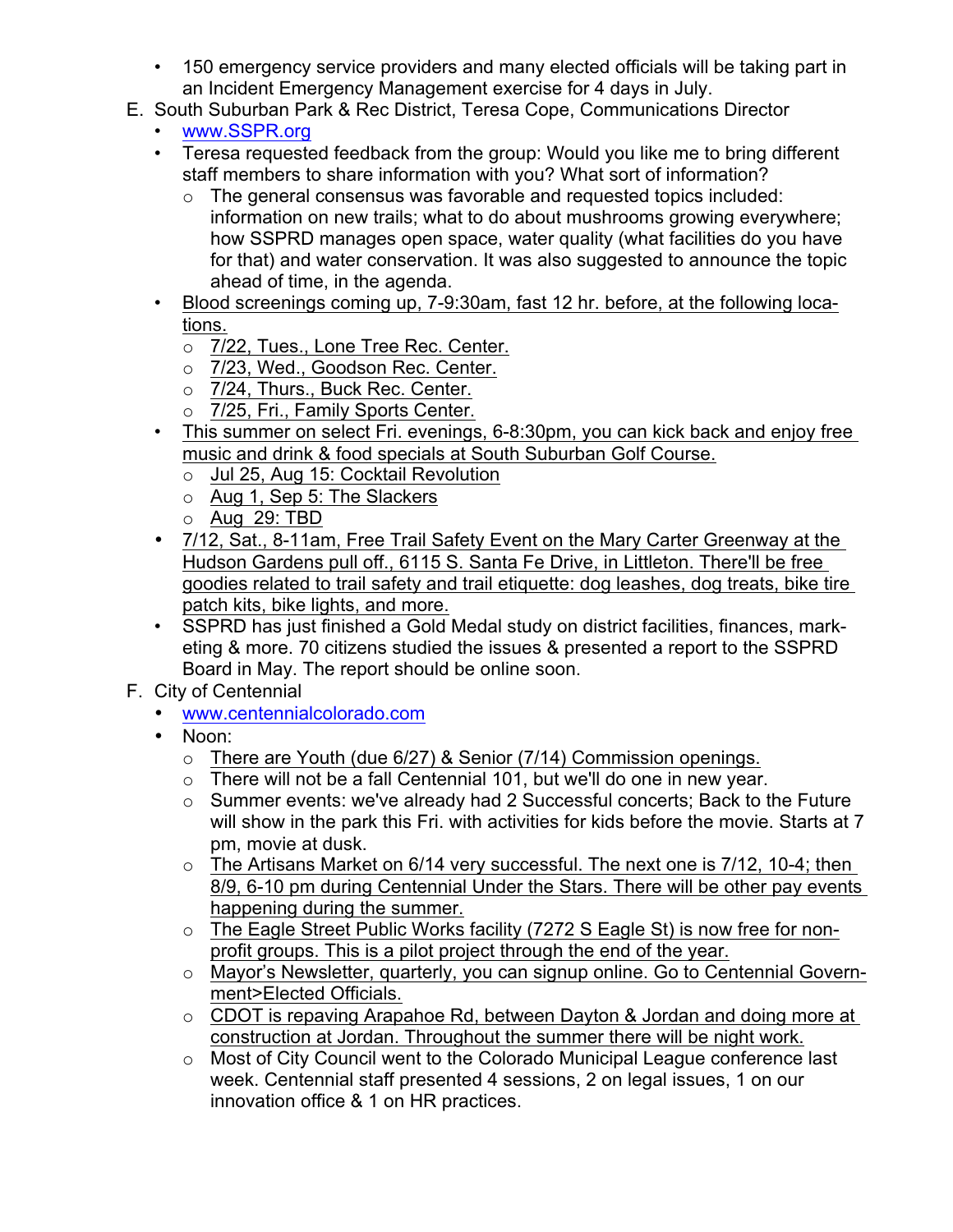- Wilson: Someone in the City is overly exuberant in picking up signs. Our assoc. signs were on HOA property and they were taken. Noon: We'll remind Code Compliance again to leave HOA signs along.
- III. Street and Road Projects in Centennial: Ron Adderly, Public Works Field Operations Manager
	- Adderly gave an excellent presentation on how Centennial prepares for their annual road projects, what types of treatments are considered, and how they respond to citizen concerns.
	- To report a concern or complaint call the Citizen response Center (24/7), 303-325- 8000 or go to the website under Resident Services>Report a Problem or >Report a Code Violation.
- IV. HOA Forum: A time to discuss issues affecting your HOA & a time to share solutions.
	- Archuleta reported that the Centennial Link Trail is in process through her area.
	- Tinkey: are there other neighborhood that have a problem with maintenance of ACWWA-owned facilities?
	- Maurer: There are areas of insufficient mowing on Centennial & SSPRD properties.
	- Bain: Has anyone evaluated your community fences? Wilson: Our HOA has a good contact. Suhaka: Don't use Split Rail Fence, they did a terrible job with Walnut Hills.
	- Blum: For the first time, we've had graffiti on our fence and a monument. We have a great contractor for removal. Noon: Don't forget to call the ACSO, they keep track, and can send a trustee party to clean it up.
	- Tinkey: I'm concerned with street light work (IREA). The bulbs are LED and don't go with the light fixtures.
	- Allen: Our HOA is going through an asset replacement study? Does anyone know a company that does that? Noon: Check on the C.A.I. website.
- V. CenCON Business
	- A. President's report, Gerry Cummins
		- The CenCON Field Trip is the July meeting, 6 pm, at the Eagle Street facility. We'll have supper and a tour of the facility. This event is for **paid CenCON members only**. Members, please invite your association board members & their families. RSVPs to Cummins (303-771-0115 or gerry.cummins@prodigy.net) absolutely by 7/23 (Food must be ordered!). Note any allergies.
	- B. First Vice President/Membership, David Schlatter: absent
	- C. Secretary, Andrea Suhaka
		- A motion was made and seconded to approve the May meetings with 1 change: change Agenda to Minutes. (Doerr/Allen) Because we lacked a quorum it was tabled to the July meeting.
	- D. Treasurer's report, Henry Blum
		- We have 44 paid members. 9 have not paid, yet.
		- Checking Account at Wells Fargo Bank, Smoky Hill Branch.
		- Balance forward from 5/19/14 \$3,483.69 • Income: Dues deposited\* 120.00 • Expenses: Suhaka (250 brochures) (270.99) Cummins (SOS Corp. Report) (100.00)
		- Account balance as of 6/23/14 \$3,322.70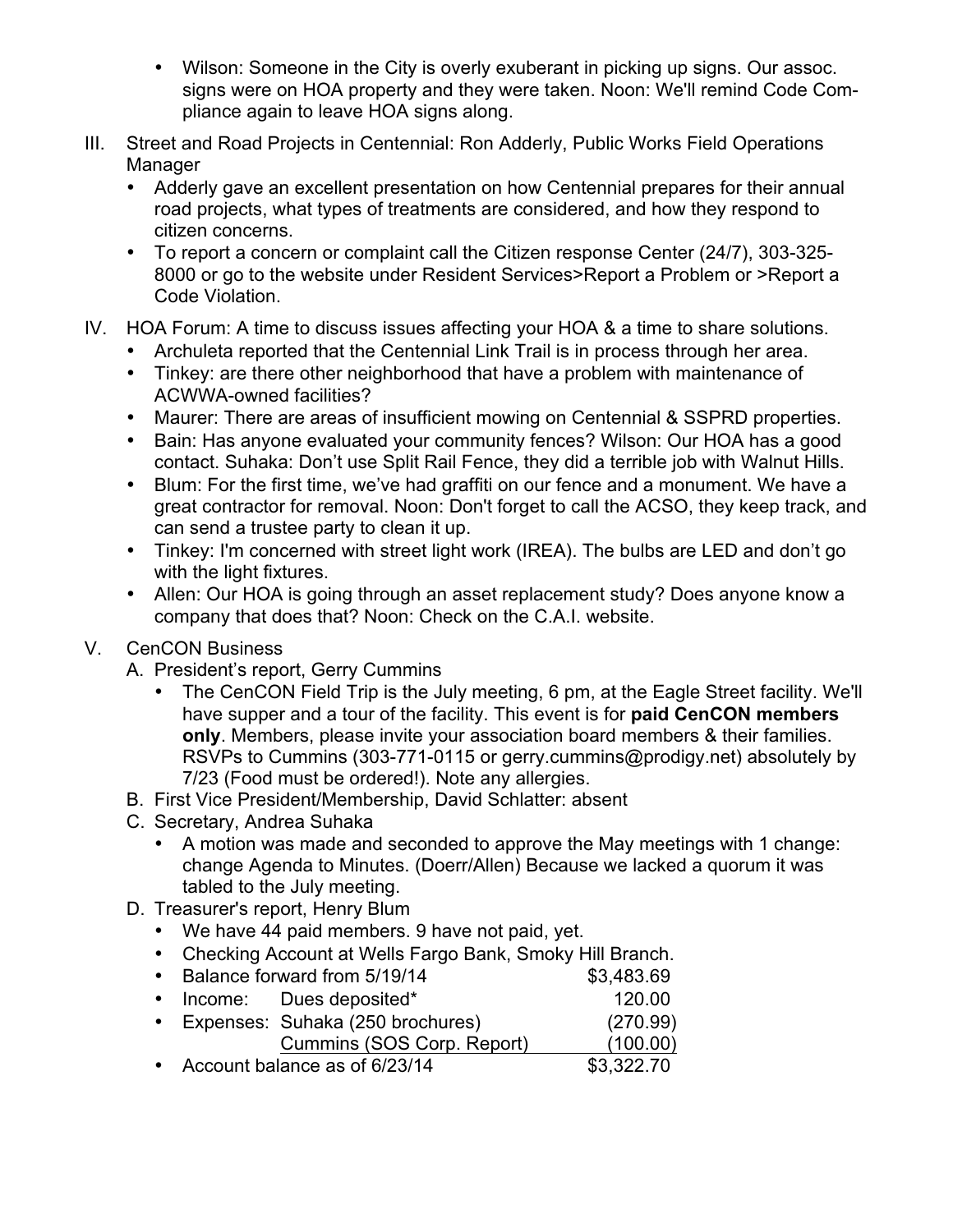- VI.  $2^{nd}$  Vice President, Plans, Ed Bain (Plan comments will be linked in a separate document)
	- Comcast/Dry Creek Expansion, SE corner of Colorado Blvd. & Dry Creek Rd.: proposes a new central plant with an enclosed equipment yard. Construction will be precast concrete panels. The equipment yard will house transformers, 2 generators with provisions for 8 future generators, 3 cooling towers with sub-grade water storage tanks, 2 electrical rooms with corresponding battery rooms and two 13,000 gal. fuel tanks with provisions for one future fuel tank.
	- Shiloh House Re-plat (Final Plat), 9700 E Easter Ln: Re-plat to adjoin an additional 16,988 sf/0.39 acres to the existing lot. This will be a Family Resource Center to house the full continuum of family-centered services for Arapahoe & Douglas County families.
	- Clinton & Fulton Retail Site Plan, 7375 S. Fulton St. (near Maggiano's): annexation pending. 26,000 sq.ft. of retail, & 2500 sq.ft. of office space for a retail & corporate HQ. The uses will be housed in a 2-level building totaling approx. 49,000 sq.ft. with a 30,000 sq.ft. footprint. Grade on property slopes to NE providing a lower level for access to the loading & warehouse areas. 132 parking spaces, landscaping throughout the site. Traffic access through existing curb cuts to neighboring hotel and R&D office space.
	- Community Meeting: July 1, Tues, 6-7 pm, 6920 S. Holly Cir (Chinese Children Adoption International bldg.). For proposed development northeast of the intersection of S. Holly St. & S. Holly Cir. The Applicant, Mountain Top Holdings, proposes an FDP for a 10,000 sq.ft. child day care center with a covered drop-off porte-cochère, along with associated enclosed outdoor play areas
- VII. Adjourn: Cummins adjourned the meeting at 9pm.

Minutes respectfully submitted by Andrea Suhaka, Secretary.

Please inform Andrea Suhaka at 303-770-0058 or standy@ecentral.com of changes in your CenCON Representative or Association President/Chair.

> **Next Scheduled Meeting – July 28, 2014, 6:00 pm – Field Trip Eagle Street Facility, 7272 S. Eagle Street – Centennial's Home to Public Works, Animal Services, Code Compliance and the 24/7 Citizen Response Center Light supper will be served.**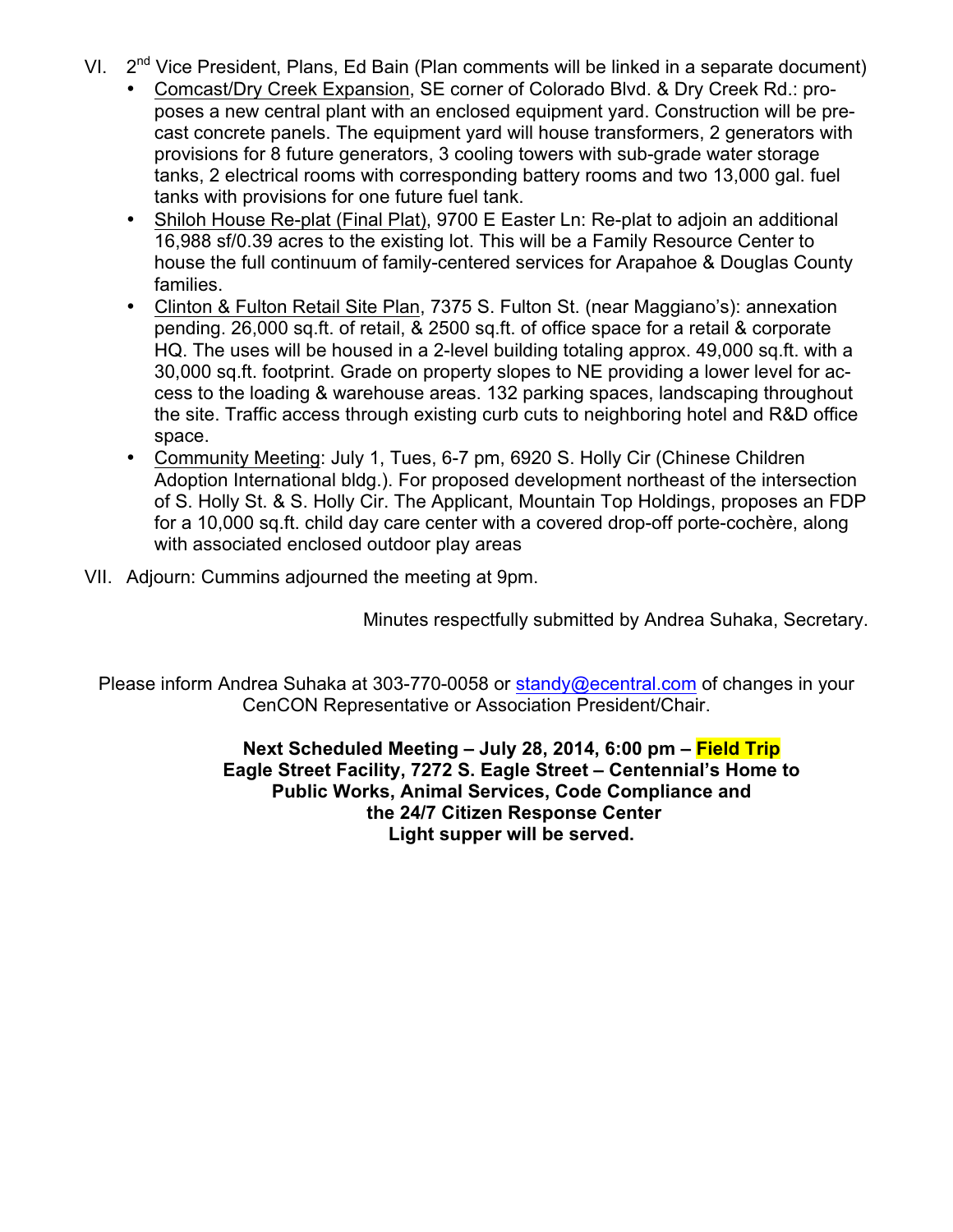

#### **CENCON MEETING –June 23, 2014 PLAN REVIEW SUBMITTALS AND COMMENTS**

# **Responses and Comments from City of Centennial**

# 1. **Shiloh House Re-plat (Final Plat), 9700 E Easter Lane**

Proposed Re-plat to adjoin an additional 16,988 sf/0.39 acres to the existing lot. This will be a Family Resource Center to house the full continuum of family-centered services for Arapahoe & Douglas County families.

No comment from CenCON other then not sure how comments are being addressed from CenCONs previous review.

All 5 of your comments and questions are good and valid questions.We had the same concerns with the site plan.After going through the first referral there are some larger issues with phasing the building construction, drainage, and parking that must be addressed.I think their solutions to some of these larger items will fix some of your concerns with the access and the circulation.

- a. The sidewalk from Easter Lane connects to an ADA accessible pathway that connects around the building.The code does not require that the path lead directly to the front entrance, only that the path to the entrance is accessible.I agree it could be moved further west to be more direct and will make that suggestion.With the other changes they need to make to the site plan, this will likely be improved.
- b. The parking widths, depths, and width of sidewalk are currently meeting code requirements.The fire district has not commented that the location of the fire hydrant will be an issue.They will receive the updated site plan so they can comment further.
- c. As for the signage, the City doesn't review signage in terms of how functional it actually is, if the signage is meeting the size criteria and they're not exceeding the number of signs, the applicant may choose to construct signage how they see fit, within the confines of size and location (like setback at least 10' from the road).The applicant does have some signage issues that they must address for the next referral. I believe their monument sign is in a drainage easement, which is problematic.
- d. An 8' fence is allowed on rear property lines, but not on side and front lines.
- e. I think for trash trucks, in this type of situation, the dumpster is pulled out manually so as not to damage the enclosure.The location of the dumpster is not ideal, we have commented on this and believe that the updates they need to do to the parking area will rectify the dumpster situation.
- 2. **Comcast/Dry Creek Expansion**, SE corner of Colorado Blvd & Dry Creek- proposes a new central plat with an enclosed equipment yard. Construction will be precast concrete panels. The equipment yard will house transformers, 2 generators with provisions for 8 future generators, 3 cooling towers with sub-grade water storage tanks, two electrical rooms with corresponding battery rooms and two 13,000 gal fuel tanks with provisions for one future fuel tank.